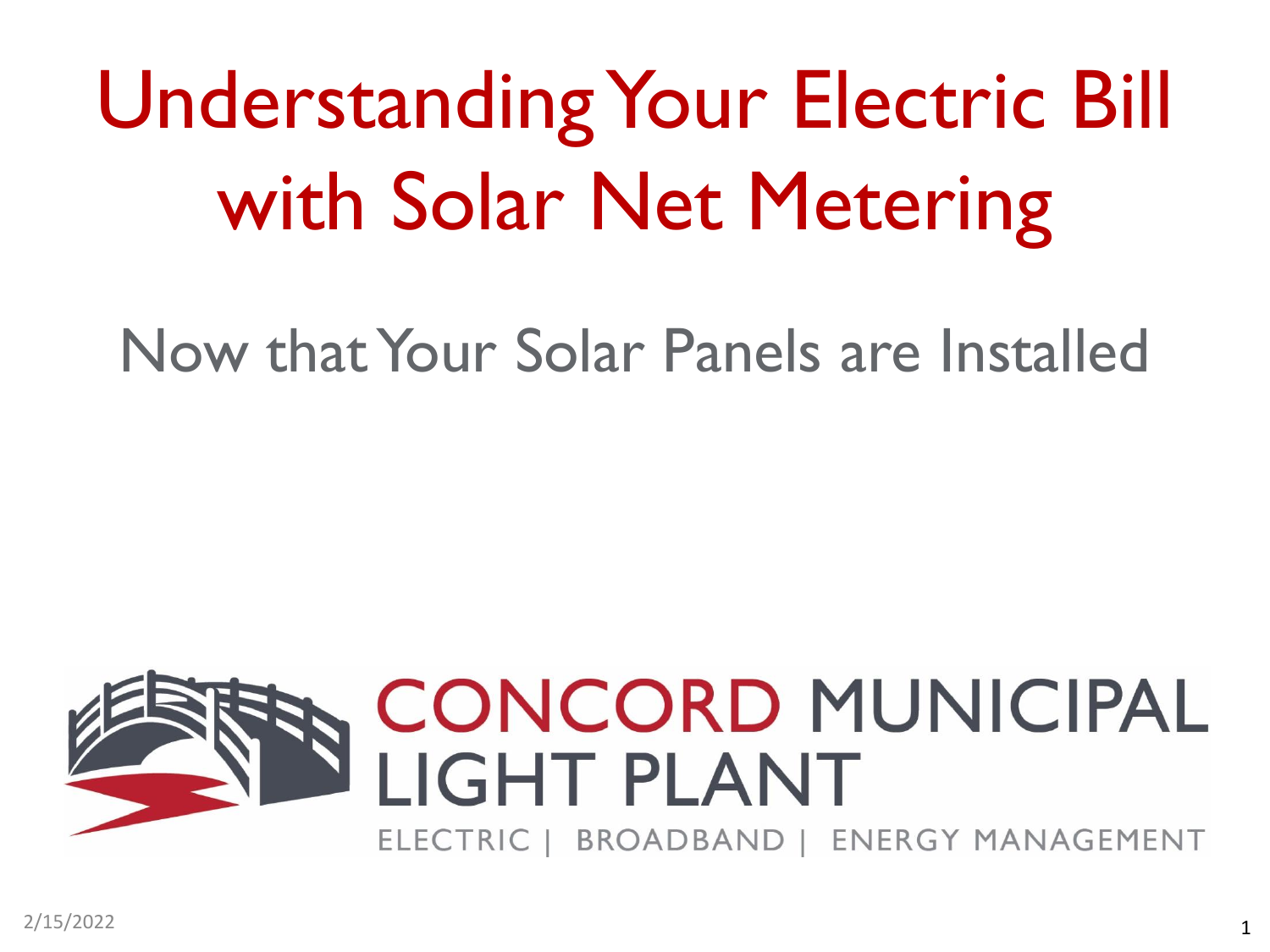### (Example #1)

### How Solar Reduces Your Billed Electric Usage (kWh)

#### **Electric**

| \$16.80<br>Service Charge<br>\$7.00<br>Net Metering Distribution<br><b>Monthly Use</b><br><b>Net</b><br>Underground Surcharge<br>\$2.25<br>Capacity And Transmission<br>\$21.73<br>657 kWh @ 0.03308<br>Temp<br><b>Average Temperature</b><br><b>Kilowatt Hours</b><br>Generated<br>85 kWh @ 0.04302<br>\$3.66<br>900<br>742 kWh @ 0.05158<br>\$38.27<br><b>Distribution Charge</b><br><b>BO</b><br>750<br>742 kWh @ 0.07665<br>\$56.87<br>Energy Charge<br>600<br>742 kWh @ 0.009<br>\$6.68<br>Power Cost Adjustment<br>450<br>30<br>300<br>NYPA Power Cost Adjustment<br>75 kWh @-0.015<br>$-$1.13$<br>150<br>667 kWh @ 0.00<br>\$0.00<br><b>Electric Service Subtotal</b><br>\$ | Meter#<br>10566410<br>10566410<br>10566410 | <b>Location#</b><br>698<br>698<br>698 | <b>Services</b><br><b>From</b><br>01/02/2022<br>01/02/2022<br>01/02/2022 | To<br>02/02/2022<br>02/02/2022<br>02/02/2022 | <b>Days</b><br>31<br>31<br>31 | <b>Previous</b><br>1653<br>1356<br>297 | <b>Readings</b><br><b>Present</b><br>2629<br>1590<br>1039 | <b>Meter</b><br><b>Multiplier</b><br>1.0<br>1.0<br>1.0 | kWh<br><b>Usage</b><br>976 A<br>234<br>- B<br>742 C |
|------------------------------------------------------------------------------------------------------------------------------------------------------------------------------------------------------------------------------------------------------------------------------------------------------------------------------------------------------------------------------------------------------------------------------------------------------------------------------------------------------------------------------------------------------------------------------------------------------------------------------------------------------------------------------------|--------------------------------------------|---------------------------------------|--------------------------------------------------------------------------|----------------------------------------------|-------------------------------|----------------------------------------|-----------------------------------------------------------|--------------------------------------------------------|-----------------------------------------------------|
|                                                                                                                                                                                                                                                                                                                                                                                                                                                                                                                                                                                                                                                                                    |                                            | D.                                    |                                                                          |                                              |                               |                                        |                                                           |                                                        | \$152.13                                            |

**Line A:** Amount of electricity CMLP delivered to the customer that month (Ex. #1: 976 kWh)

**Line B:** Amount of excess electricity generated by solar panels, not used by the customer at that time, and therefore sent back out the grid to  $CMLP^*$  (Ex. #1: 234 kWh)

**Line C:** Net usage billed = line A minus line B  $(Ex. #1: 976 kWh - 234 kWh = 742 kWh)$ 

**\***NOTE: CMLP's net meter doesn't interface with the solar array meter your solar installer provided; we don't know how much solar generation was produced and can't measure the total amount of electricity used. See pg 7 below to learn how to calculate how much electricity you've generated and used.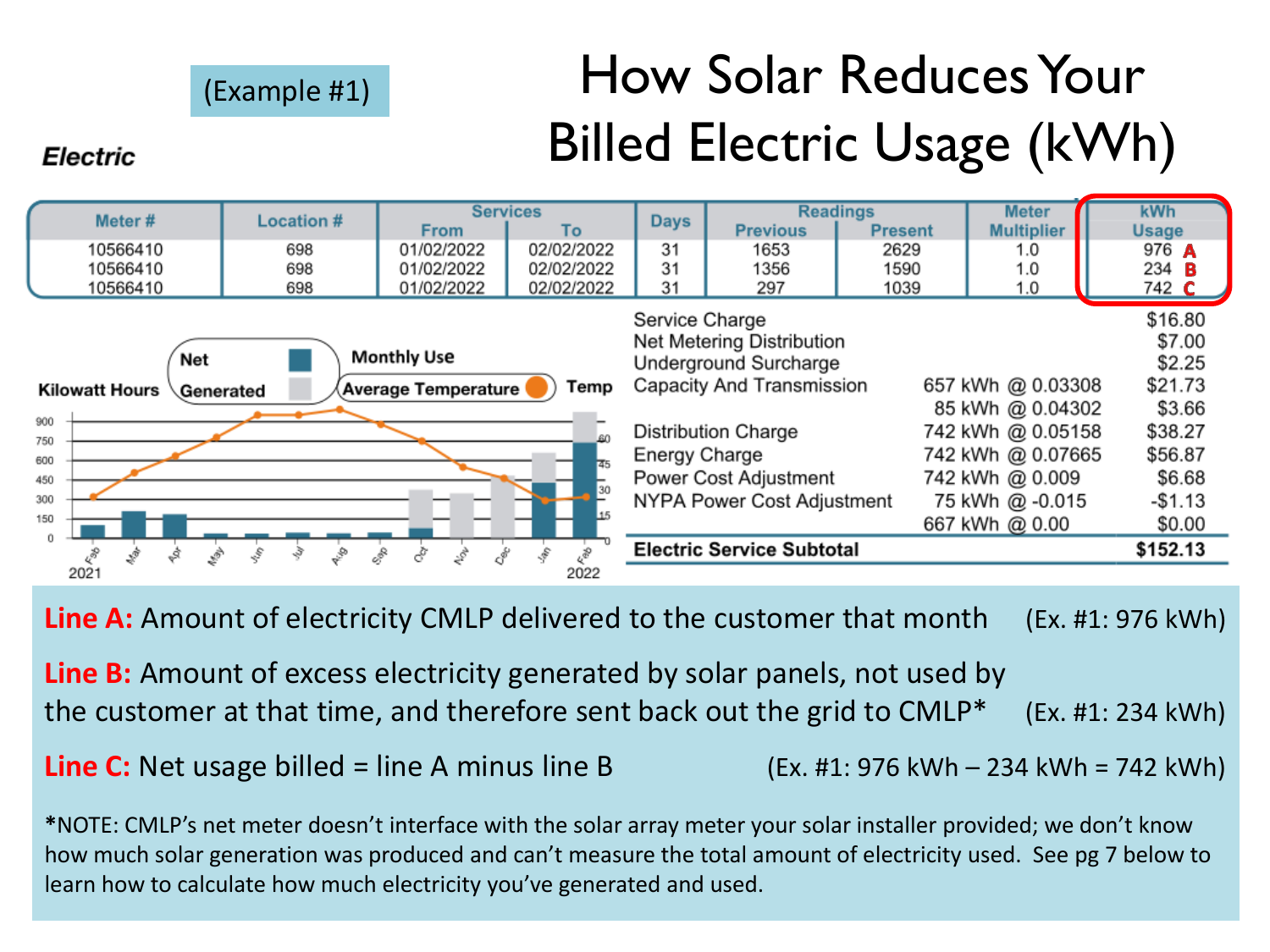**Electric** 

### Solar Net Meter Charge

#### **Description: Solar kWh Readings Meter Services** Meter# Location # **Days Previous Present From** To **Multiplier Usage** 10566410 698 01/02/2022 02/02/2022 31 2629  $1.0$ 976 1653 10566410 698 01/02/2022 02/02/2022 31 1356 1590  $1.0$ 234 10566410 698 01/02/2022 02/02/2022 31 297 1039 742  $1.0$ **Service Charge**  $$16.80$ \$7.00 Net Metering Distribution **Monthly Use Net Underground Surcharge S2.25** 657 kWh @ 0.03308 Capacity And Transmission \$21.73 **Average Temperature** Temp **Kilowatt Hours** Generated 85 kWh @ 0.04302 \$3.66 900 \$38.27 **Distribution Charge** 742 kWh @ 0.05158 750 **Energy Charge** 742 kWh @ 0.07665 \$56.87 600 Power Cost Adjustment 742 kWh @ 0.009 \$6.68 450 NYPA Power Cost Adjustment 75 kWh @ -0.015  $-$1.13$ 300 150 \$0.00 667 kWh @ 0.00 Electric Service Subtotal ູຂໍ \$152.13 2021 2022

All solar net metering customers are assessed a monthly **Net Metering Distribution Charge**  based on the size of their solar PV system.

See slide 6 below for more information.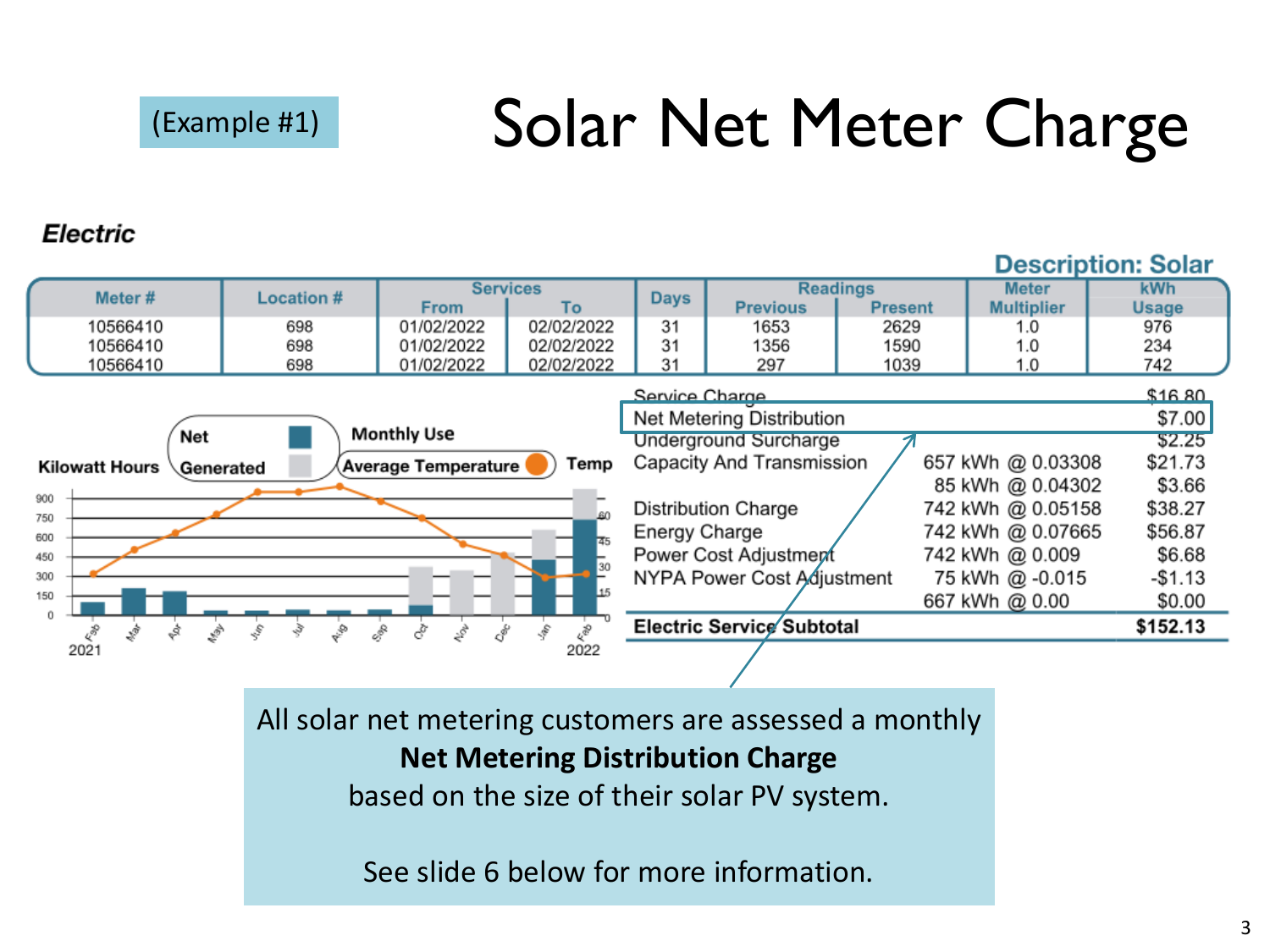#### (Example #2)

### Solar Net Meter Credit

| <b>Location#</b><br>Meter#<br><b>Days</b><br><b>From</b><br>To<br>60615283<br>08/03/2020<br>09/02/2020<br>30<br>4312<br>30<br>60615283<br>08/03/2020<br>09/02/2020<br>4312<br>60615283<br>08/03/2020<br>09/02/2020<br>30<br>4312                                                                                                   | <b>Previous</b><br><b>Present</b><br>48733<br>48879<br>34102<br>34475 | <b>Multiplier</b><br>1.0                                | <b>Usage</b><br>146                                                           |
|------------------------------------------------------------------------------------------------------------------------------------------------------------------------------------------------------------------------------------------------------------------------------------------------------------------------------------|-----------------------------------------------------------------------|---------------------------------------------------------|-------------------------------------------------------------------------------|
|                                                                                                                                                                                                                                                                                                                                    |                                                                       |                                                         |                                                                               |
|                                                                                                                                                                                                                                                                                                                                    |                                                                       |                                                         |                                                                               |
|                                                                                                                                                                                                                                                                                                                                    |                                                                       | 1.0                                                     | 373                                                                           |
|                                                                                                                                                                                                                                                                                                                                    | 283<br>56                                                             | 1.0                                                     | $-227$                                                                        |
| Service Charge<br>Net Metering Distribution<br><b>Monthly Use</b><br><b>Net</b><br><b>EV Miles Credit BEV</b><br>Underground Surcharge<br>Temp<br><b>Average Temperature</b><br><b>Kilowatt Hours</b><br>Generated<br><b>CARES Surcharge</b><br>75<br>900<br><b>Excess Generation</b><br>750<br>Electric Service Subtotal 1<br>600 |                                                                       |                                                         | \$12.00<br>$$3.60 +$<br>$-$10.00$<br>\$0.14<br>\$0.05<br>$-$6.06$<br>$-$0.27$ |
| 450<br>30<br>300<br>15<br>150<br>$\Omega$<br>$\circ$<br>8<br>൙<br>is<br>ART<br>Ş<br>cs<br>-\$<br>ۿڿ<br>❖<br>2019<br>2020                                                                                                                                                                                                           |                                                                       | (See slides 3 & 6 for more<br>information about the Net | Metering Distribution charge)                                                 |

**Net Metering Credit:** This home generated & sold back to the grid more electricity than was needed from CMLP. The resulting negative usage, shown on the bill as 'Excess Generation' is their Solar Net Metering Credit.

The value per kWh of this excess energy varies as described in the Residential Net Metering with Banking rate. You can find the value of each month's credit here: [www.concordma.gov/536/Solar-Net-Metering-Credit.](http://www.concordma.gov/536/Solar-Net-Metering-Credit)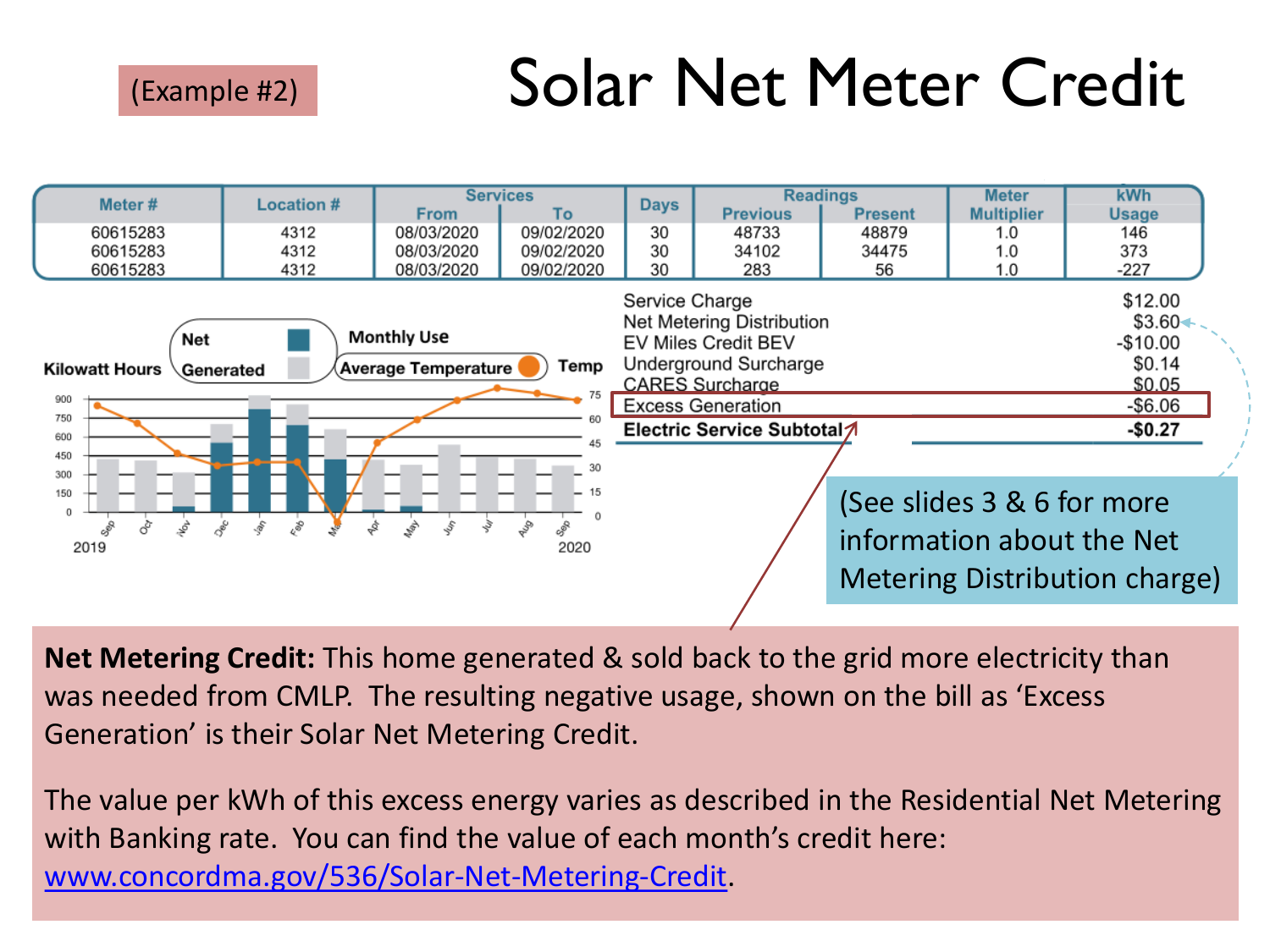# Historic Net Meter Rates

### [www.concordma.gov](http://www.concordma.gov/)



Home > Government > Departments > Municipal Light Plant > Electric Service > Rates > Solar Net Metering Credit



Solar Net Metering Credit

New York Power Authority Credit

2021 CMLP Electric Rates

2020 Cost of Service Study

Home > Government > Departments > Municipal Light Plant > Electric Service > Rates > Solar Net Metering Credit

#### **Solar Net Metering Credit**

The net metering credit is based on the average Real Time Independent System Operator-New England (ISO-NE) price for all hours in the month prior to the current billing month between 9 a.m. - 4 p.m. The credit amount for energy generated that exceeds a customer's purchases from CMLP is a variable amount as described in the Residential Net Metering with Banking rate.

ISO-NE oversees the constant availability of electricity in New England by ensuring the day-to-day operation of New England's bulk power generation and transmission system, ensuring the fair administration of the region's wholesale electricity markets, and managing regional planning.

#### **Solar Photovoltaic Rebate Programs**

CMLP offers rebates for solar photovoltaic installations. Read more for information about our Solar Photovoltaic Rebate Program for your home or business.

| Net credit per Kilowatt Hour | Month Kilowatt Hours sold to CMLP | Month customer's bill rendered |
|------------------------------|-----------------------------------|--------------------------------|
| \$0.07651                    | January 2021                      | February 2021                  |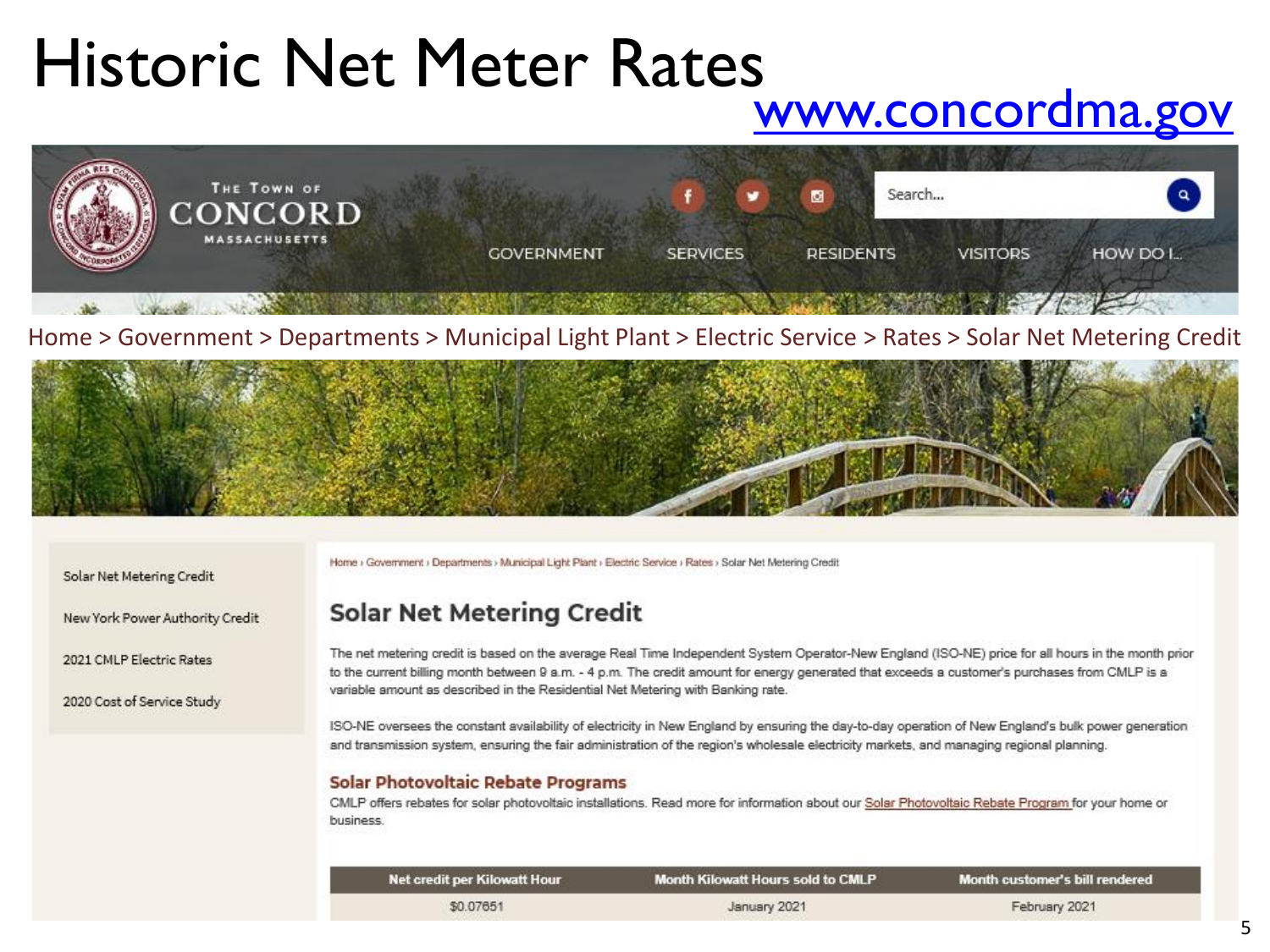# **Net** Metering **Example #2 Distribution** Charges

All solar net meter customers are assessed a monthly **Net Metering Distribution Charge**  based on the installed generating capacity of their solar PV array

Find more information about CMLP's net metering rider rate and the net metering distribution charges at: [www.concordma.gov/Docume](http://www.concordma.gov/DocumentCenter/Home/View/1205)

ntCenter/Home/View/1205

|                     | <b>Installed Generation Capacity:</b> |               |                |  |
|---------------------|---------------------------------------|---------------|----------------|--|
|                     | <b>Equal or Greater Than</b>          | and Less Than | Charge $/mo$ . |  |
| Example#2           | $2$ kW (AC)                           | $4$ kW (AC)   | \$3.80 / mo.   |  |
| Example#1           | 4 kW (AC)                             | 7 kW (AC)     | \$7.00 / mo.   |  |
|                     | 7 kW (AC)                             | 10 kW (AC)    | \$10.80 / mo.  |  |
|                     | 10 kW (AC)                            | 13 kW (AC)    | \$14.60 / mo.  |  |
|                     | 13 kW (AC)                            | 16 kW (AC)    | \$18.40 / mo.  |  |
|                     | 16 kW (AC)                            | 19 kW (AC)    | \$22.20 / mo.  |  |
|                     | 19 kW (AC)                            | 22 kW (AC)    | \$26.10 / mo.  |  |
| `S                  | 22 kW (AC)                            | 25 kW (AC)    | \$29.90 / mo.  |  |
| e;                  | 25 kW (AC)                            | 28 kW (AC)    | \$33.70 / mo.  |  |
|                     | 28 kW (AC)                            | 31 kW (AC)    | \$37.50 / mo.  |  |
|                     | 31 kW (AC)                            | 34 kW (AC)    | \$41.30 / mo.  |  |
|                     | 34 kW (AC)                            | 37 kW (AC)    | \$44.70 / mo.  |  |
|                     | 37 kW (AC)                            | 40 kW (AC)    | \$48.90 / mo.  |  |
| $\mathsf{t}$<br>ate | 40 kW (AC)                            | 46 kW (AC)    | \$56.60 / mo.  |  |
|                     | 46 kW (AC)                            | 58 kW (AC)    | \$71.80 / mo.  |  |
|                     | 58 kW (AC)                            | 82 kW (AC)    | \$102.30 / mo. |  |
| ne                  | 82 kW (AC)                            | 130 kW (AC)   | \$163.40 / mo. |  |
|                     | 130 kW (AC)                           | 167 kW (AC)   | \$210.40 / mo. |  |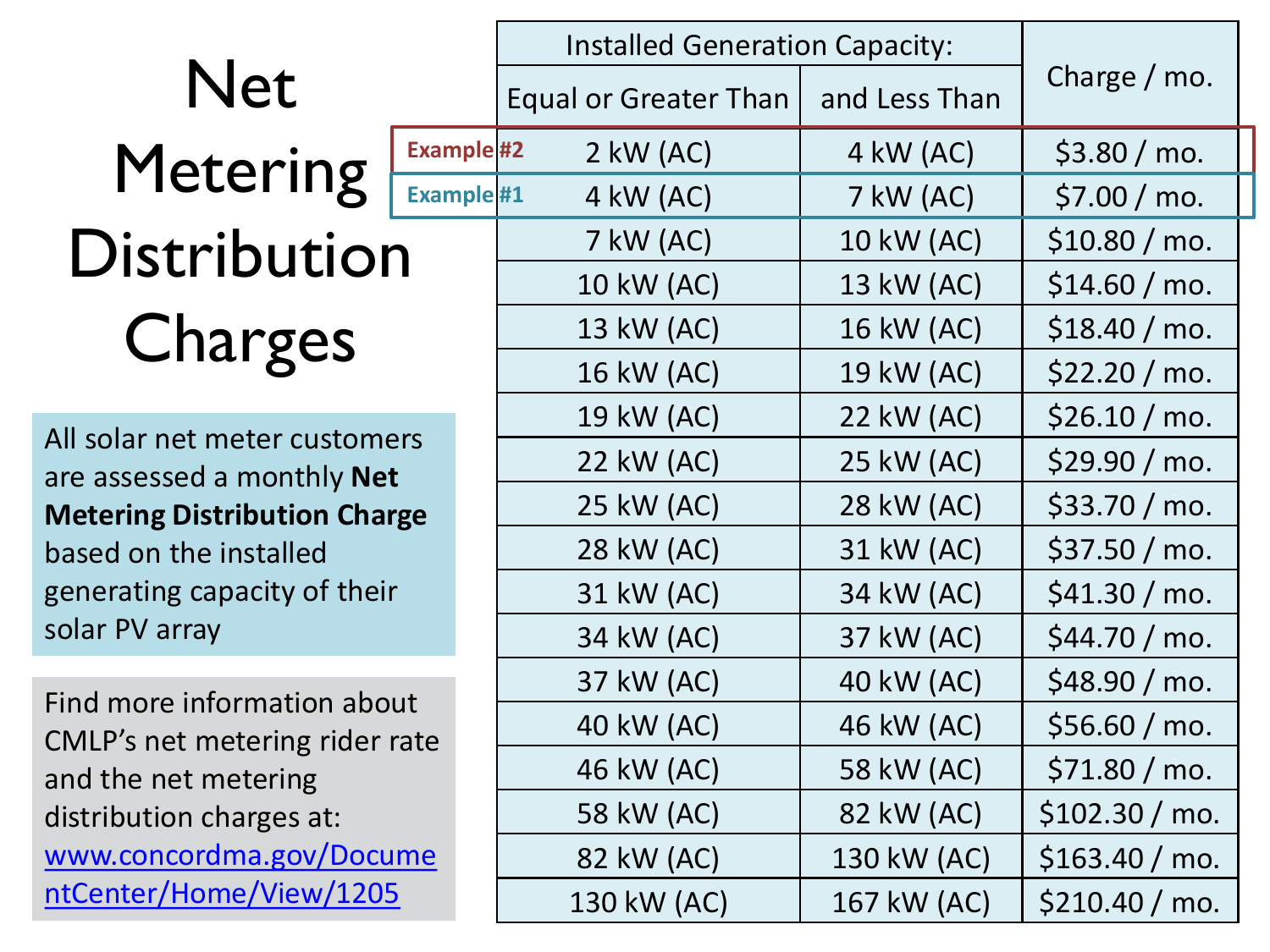# How Much Electricity Did You Use?

To figure out how much electricity you used in a month (**E**):

- 1. Take the electricity delivered from CMLP (**A** on the sample bill)
- 2. Subtract the electricity sold to CMLP (**B** on the sample bill, gross) = Amount CMLP charges you each month (**C**)
- 3. Add your monthly solar output reading from your solar array meter or inverter web portal (the gross reading from your array) (**D**) (which CMLP doesn't know, so that is not reflected on the bill)

#### Example #1

976 kWh CMLP  $\rightarrow$  Home (A)

- 234 kWh Home  $\rightarrow$  CMLP (**B**)
- = 742 kWh (**C**)
- + Gross from Solar Meter (**D**)
- = Total kWh Used = Home Load (**E**)

#### Example #2

- 146 kWh CMLP  $\rightarrow$  Home (A)
- 373 kWh Home  $\rightarrow$  CMLP (**B**)
- = –227 kWh (**C**)
- + Gross from Solar Meter (**D**)
- = Total kWh Used = Home Load (**E**)

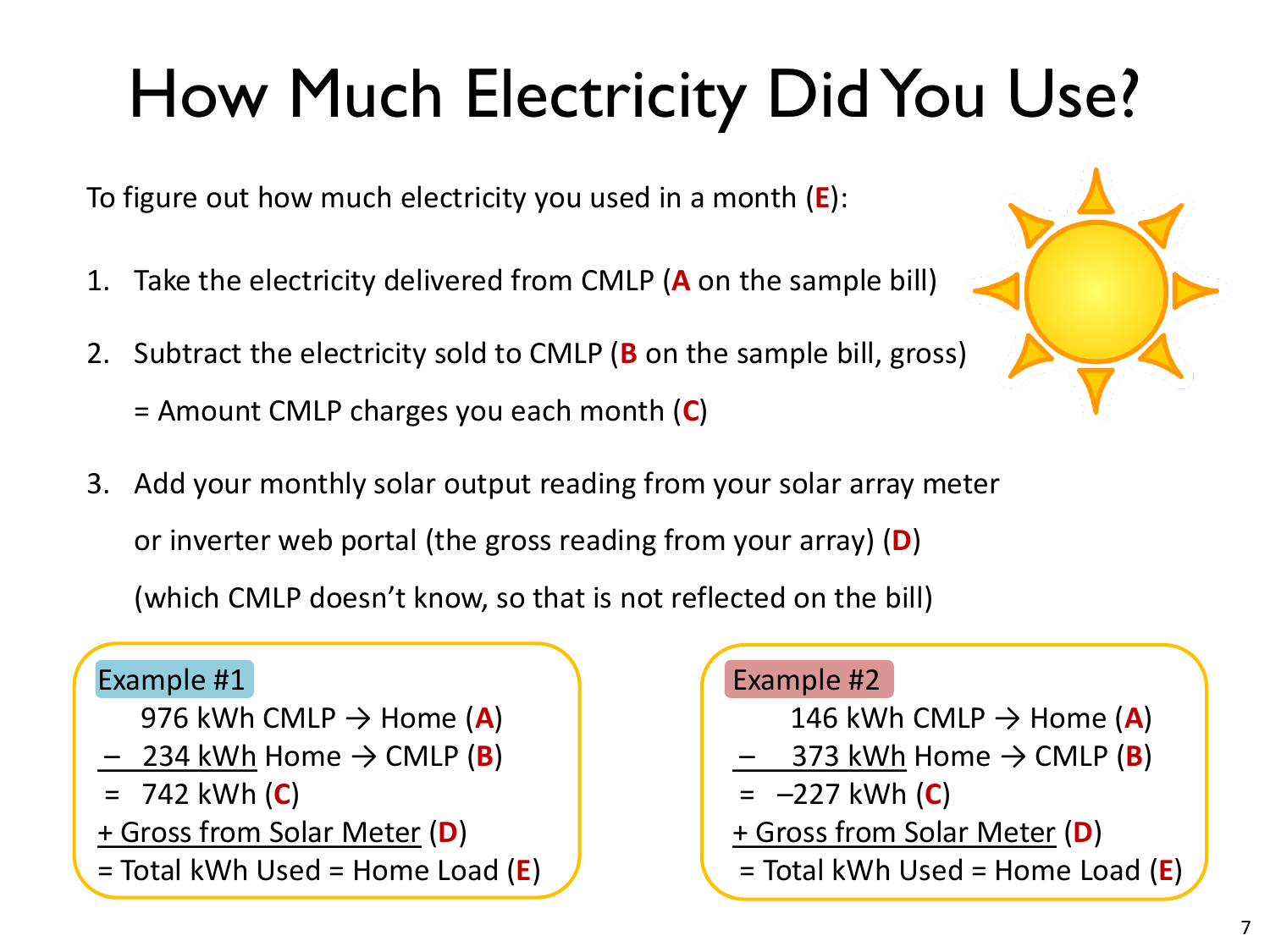### CMLP's Basic Residential Service Rate

To learn more about the Residential Service rate for Concord residents: [www.concordma.gov/DocumentCenter/Home/View/1199](http://www.concordma.gov/DocumentCenter/Home/View/1199)

- 1. Both the Energy (7.7¢ / kWh) and Distribution (5.2¢ / kWh) charges are calculated based on kWh used and are not affected by CMLP's tiered rate structure.
- 2. Capacity and transmission charges are broken down into three tiers depending on monthly electricity usage: **Example #1**



- 3. Combined energy, distribution, and capacity and transmission charges broken down into three tiers depending on electricity usage are:
	- a) First 657 kWh: (7.7¢ + 5.2¢ + 3.3¢) / kWh = 16.1¢ / kWh
	- b) Next 178 kWh: (7.7¢ + 5.2¢ + 4.3¢) / kWh = 17.1¢ / kWh
	- c) Any use above 835 kWh:  $(7.7c + 5.2c + 6.2c)$  / kWh = 19.0¢ / kWh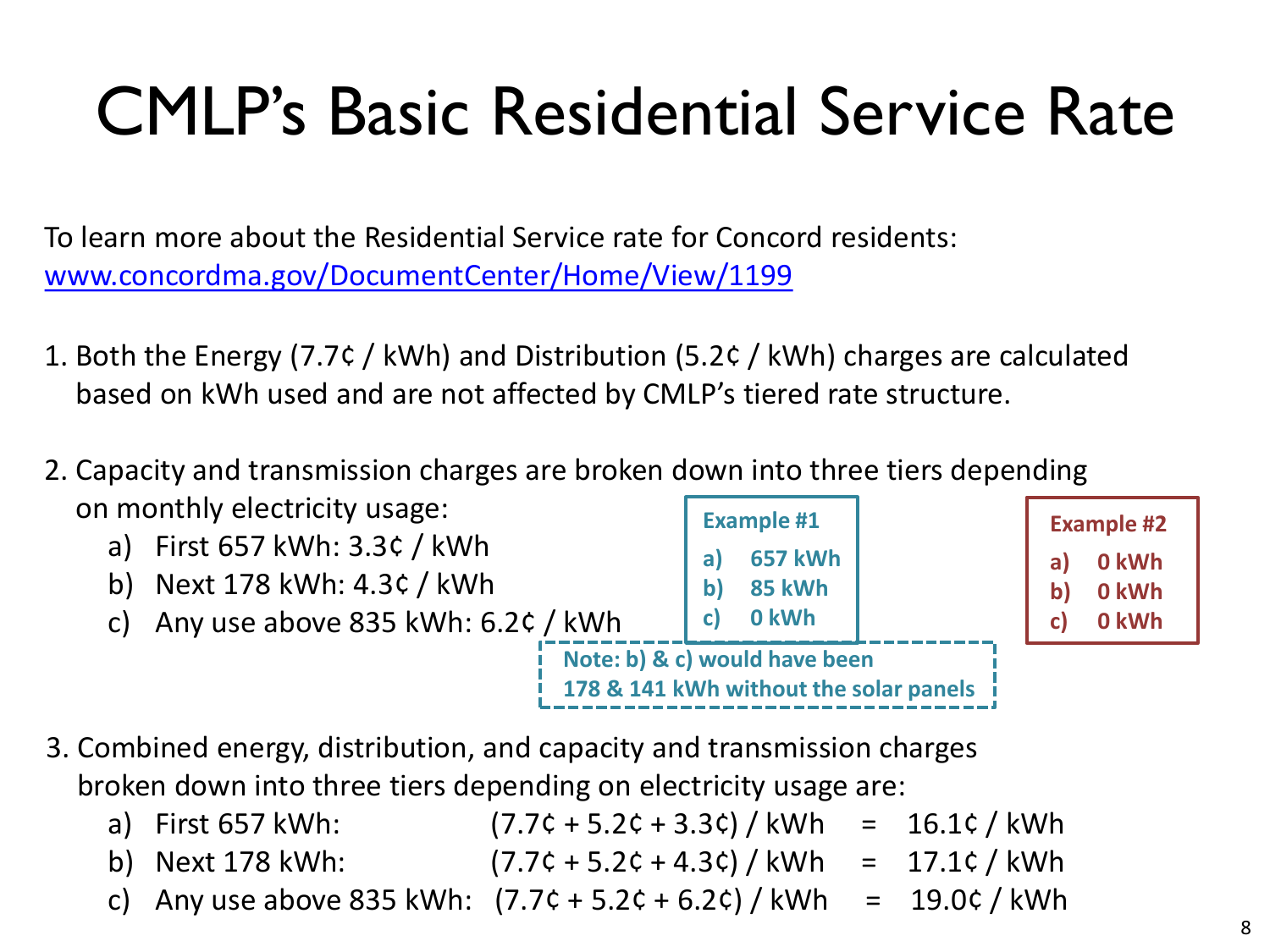### Install Solar in Concord www.concordma.gov



Home > Government > Departments > Municipal Light Plant > Energy Management: Renewable Energy & Efficiency > Your Home > Rebates for Your Home > Solar Panels



Lease/Buy/Choose an Installer

EPA video explaining RECs

How to Read Your Solar Net Metered Bill

Solar Net Metering Credit - Historic Rates

**CMLP's Current Service Rates** 

Home > Government > Departments > Municipal Light Plant > Energy Management: Renewable Energy & Efficiency > Your Home > Rebates for your Home > Solar Panels

#### **Solar Panels**

#### **Solar Rebates**

CMLP offers two rebate programs providing thousands of dollars towards the cost of installing solar panels at your home or business. You'll want to take advantage of both programs, if your system meets eligibility requirements.

MLP Solar Program Rebate: Offers a one-time incentive of \$1,200 per kW(DC) of solar photovoltaic (PV) capacity installed, capped at 50% of system cost or \$30,000, whichever is less. This incentive is funded through matching contributions of \$600 per kW(DC) from CMLP and from the Massachusetts Department of Energy Resources (DOER). Residential and commercial arrays of 25 kW(DC) or less installed by customers in good standing are eligible. Note the bolded deadlines in Steps 4 and 8 that rebate applicants must meet in order to receive this incentive.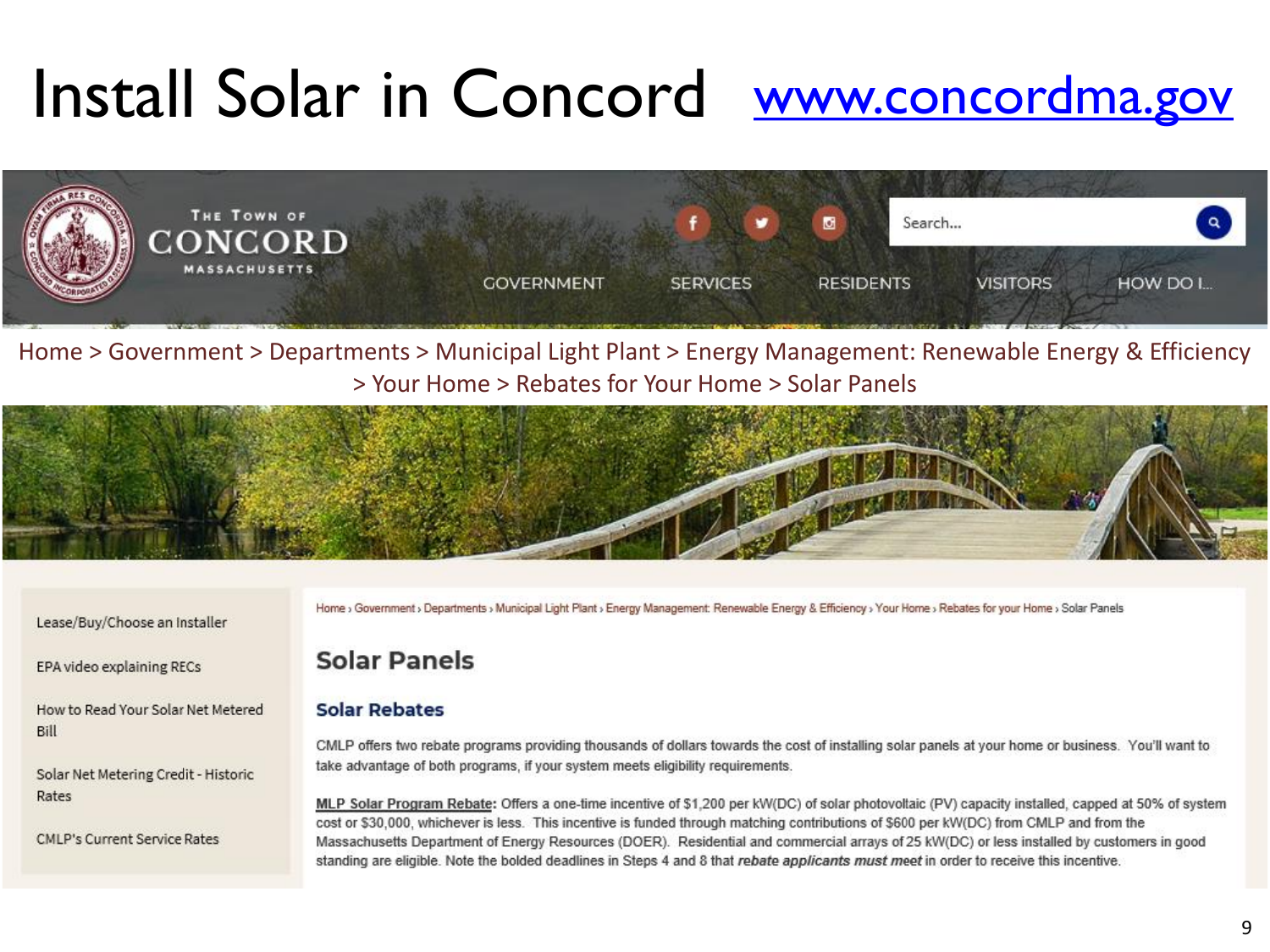### Questions?

For more information about CMLP's solar program or other questions, please contact:

Pamela Cady Energy Specialist CMLP 1175 Elm Street Concord, MA 01742 (978) 318-3149 [pcady@concordma.gov](mailto:pcady@concordma.gov)



# CONCORD MUNICIPAL<br>LIGHT PLANT

ELECTRIC | BROADBAND | ENERGY MANAGEMENT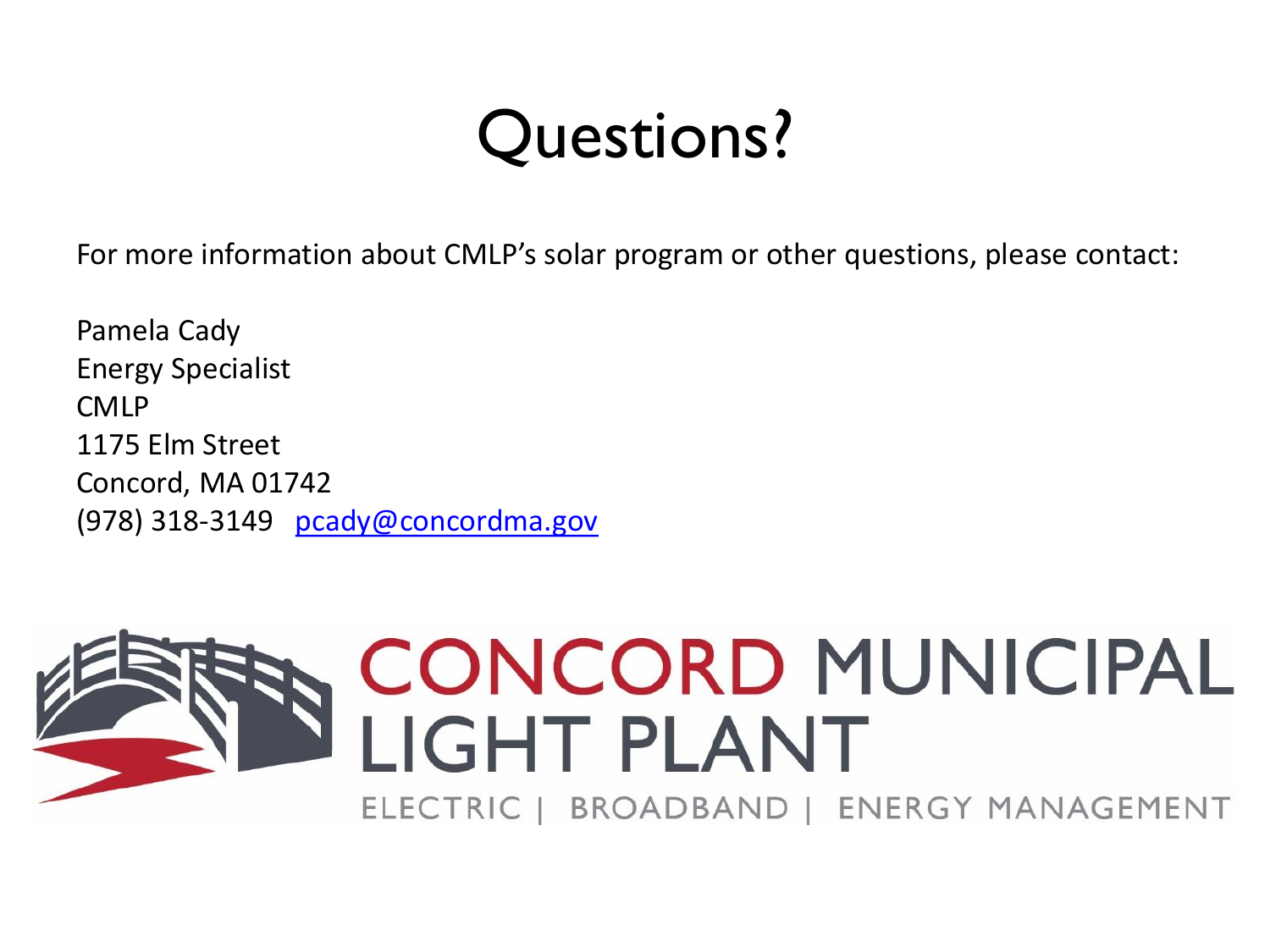### Steps to Installing Solar on Your Property



& property owner of **Approval to Operate** via email



generating their own power!



one-time CMLP rebate in approximately 4-6 weeks

Customers in good standing may choose check All customers may choose bill credit